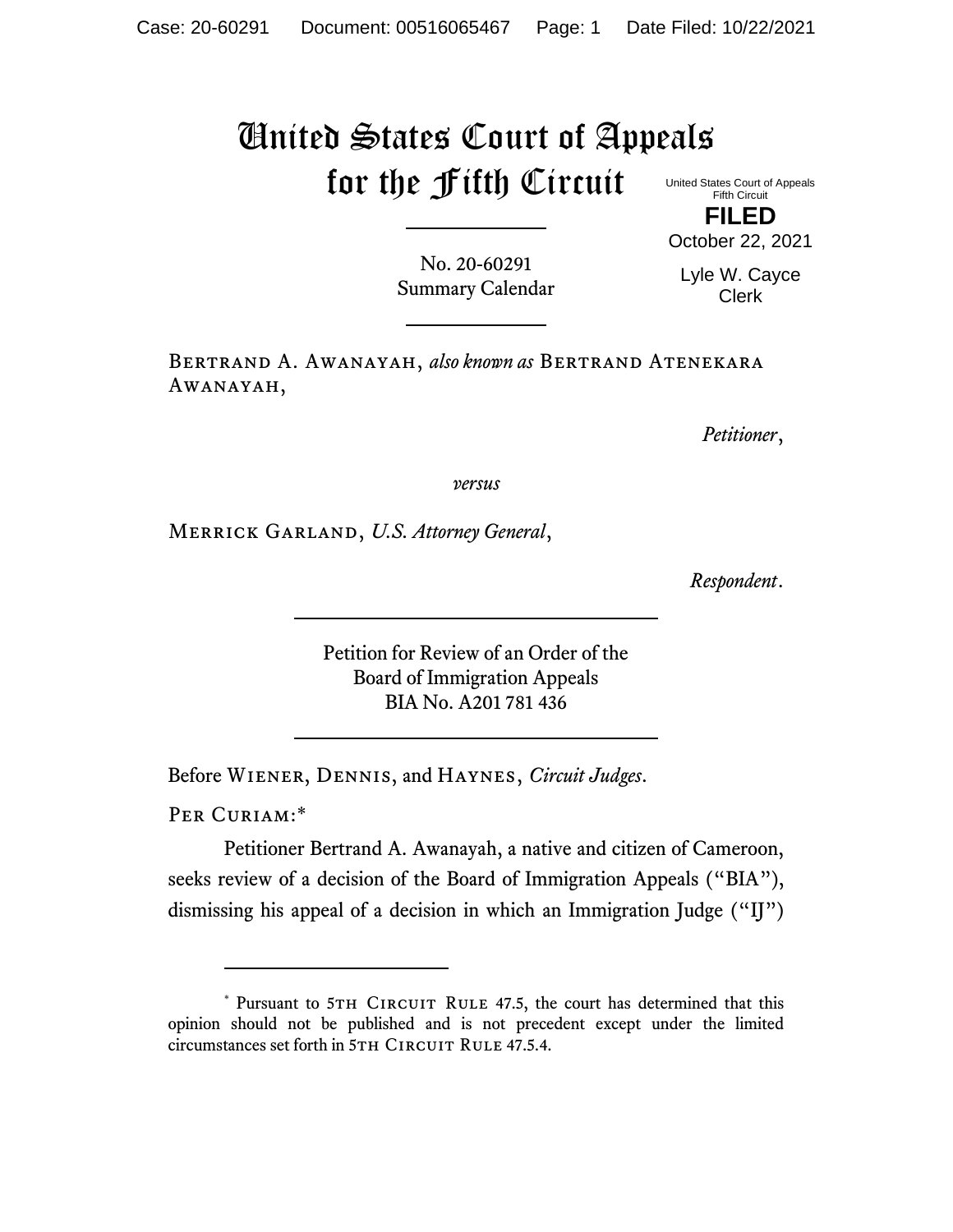## No. 20-60291

denied his applications for asylum, withholding of removal, and relief under the Convention Against Torture ("CAT"). Awanayah asserts in his application for relief that he suffered past persecution at the hands of the Anglophone Restoration Forces ("ARF") and the Cameroonian police. Awanayah also claims that he has a well-founded fear of future persecution at the hands of the Cameroonian police based on his imputed political opinion, Anglophone separatism. 1

An alien must exhaust all administrative remedies available to him as of right before this court may review a final order. 8 U.S.C.  $\S 1252(a)(1)$ , (d)(1); *Omari v. Holder*, 562 F.3d 314, 318–20 (5th Cir. 2009). Awanayah failed to exhaust, before the BIA, his CAT claim and his claim for asylum based on past persecution or a well-founded fear of future persecution at the hands of the ARF. <sup>2</sup> We lack jurisdiction, therefore, to consider these claims and dismiss them accordingly. *See Omari*, 562 F.3d at 318–20.

Awanayah did exhaust his claim, however, that the BIA erred in affirming the IJ's ruling that Awanayah had failed to establish past persecution or a well-founded fear of future persecution at the hands of the Cameroonian police on the basis of an imputed political opinion. We review factual findings under the substantial evidence standard and legal questions de novo. *Fuentes-Pena v. Barr*, 917 F.3d 827, 829 (5th Cir. 2019). We may not reverse the BIA's factual findings under the substantial evidence standard unless "the evidence is so compelling that no reasonable fact finder could fail

<sup>&</sup>lt;sup>1</sup> Awanayah disclaims any actual separatist beliefs.

<sup>&</sup>lt;sup>2</sup> In fact, Awanayah conceded that "the IJ correctly found that the past harm inflicted on him . . . and his fear of future persecution" by the ARF "did not qualify him for asylum."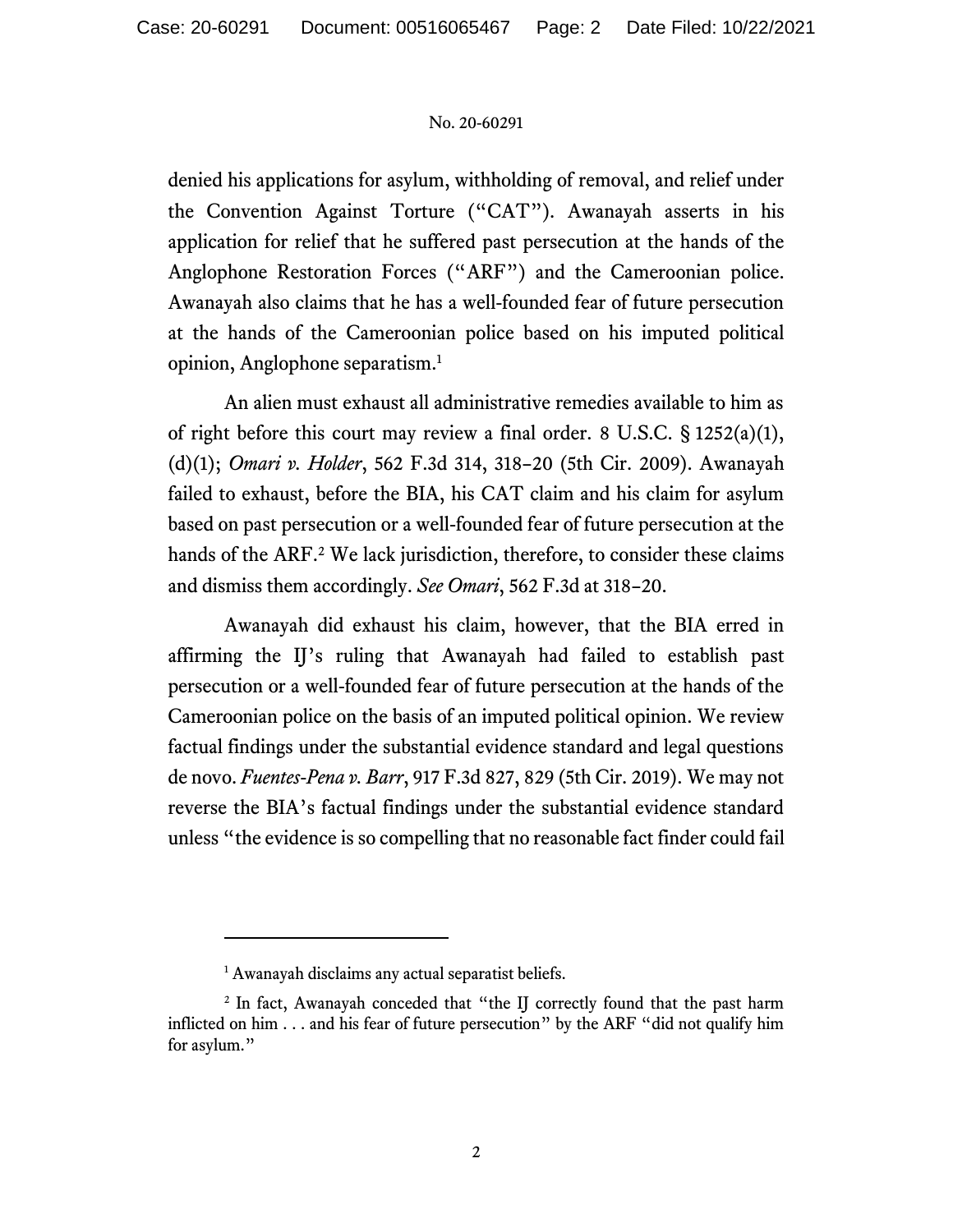## No. 20-60291

to find otherwise." *Id.* (quoting *Lopez-Gomez v. Ashcroft*, 263 F.3d 442, 444 (5th Cir. 2001)).

Substantial evidence supports the BIA's decision that Awanayah failed to show that he suffered past persecution or that he had a reasonable, well-founded fear of future persecution, based on an imputed political opinion. The conditions that the Cameroonian police inflicted on Awanayah were not extreme enough to support a finding of past persecution. Awanayah bases his claim of past persecution at the hands of the police on an October 2017 detention of two days, during which he was called an "Anglo fool." Awanayah testified, however, that the detention "was not the immediate cause that made" him leave Cameroon and that "everything was okay" following the detention, which was "nothing like . . . jail" and which ended when "they just asked us to go."

As for fear of future persecution, Awanayah theorizes that, if he returns to Cameroon, the police will treat him as a separatist. He bases this theory on (1) his past detention and (2) the fact that the police sought to question him following a shootout between them and the ARF at his place of employment, a hotel. Awanayah testified, however, that—following his release from detention—"life was moving on with nobody threaten[ing]" him or "com[ing] up after" him. As for the shootout where he worked, the record only establishes that the police sought to question him in the aftermath and *perhaps* suspected that he had provided information to the separatists beforehand.<sup>3</sup> That does not rise to the level of evidence "so compelling that

<sup>&</sup>lt;sup>3</sup> Awanayah testified that his neighbor indicated the police sought to question him about the incident but told him nothing else. His neighbor swore in an affidavit, however, that Awanayah had "been accused by the pro-government forces to have been the one who invited the armed separatist group" to the hotel.